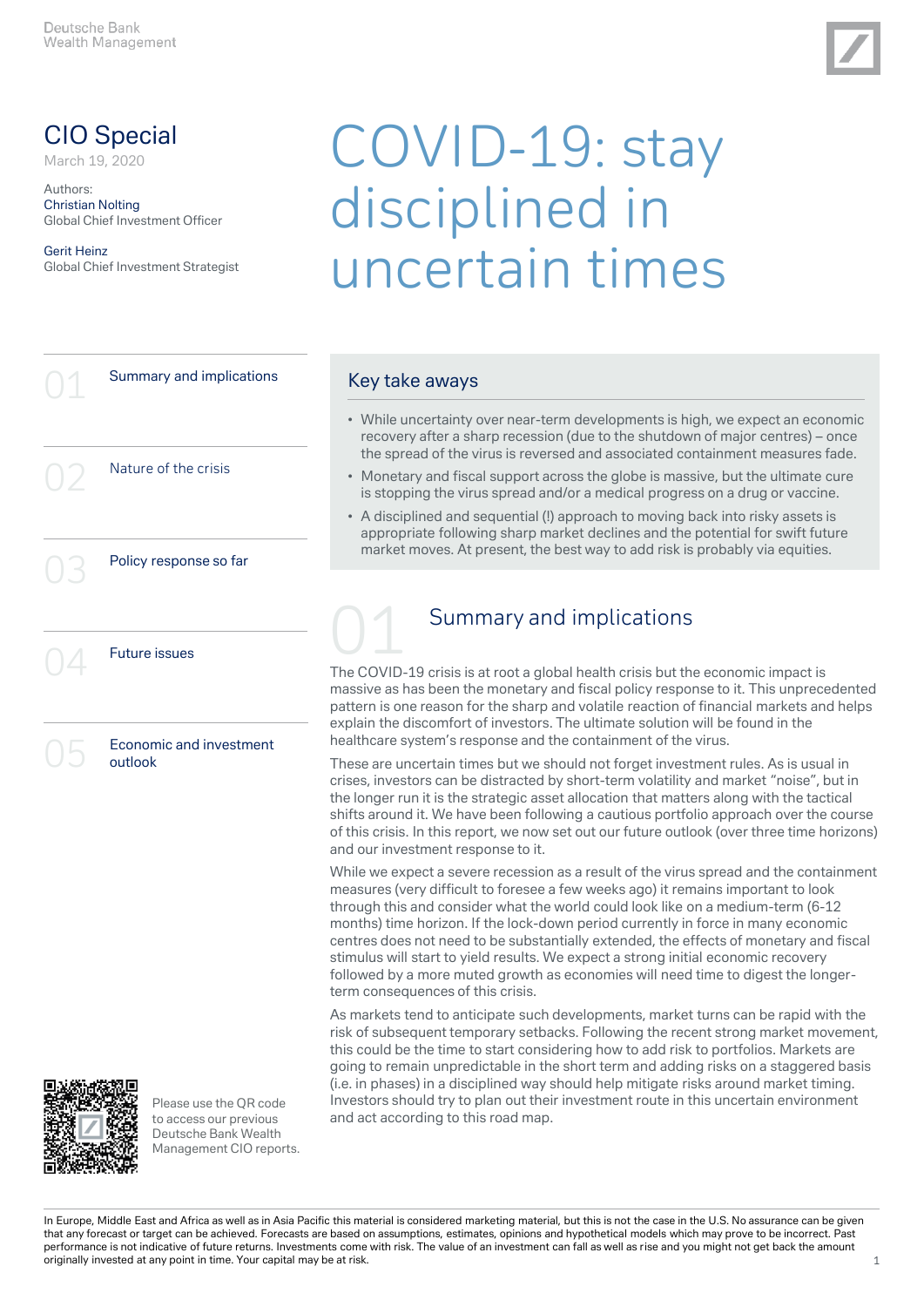

# Nature of the crisis

Always remember that this crisis is being driven by the pandemic, not by economic factors. So while economic policy may – to some extent – ease the side effects of the crisis, it cannot provide the cure.

This unnerves financial markets. During previous recent crises (e.g. the Global Financial Crisis or the Eurozone crisis) markets eventually stabilized on a belief that a countercyclical fiscal impulse was underway, or that central banks would provide a credible backstop. But in a medical crisis central banks may not be able to provide a credible backstop. As result, markets may stay volatile until the end of the pandemic is clearly in sight.

What is also important is that crisis is affecting both supply (as production is impaired) and demand (as quarantined consumers shop less and companies with unclear future prospects invest less). This is not just a problem of fixing demand through monetary or fiscal policy. Instead, supply issues in particular may force fundamental reappraisal of how companies and economies work. We consider this at the end of the report.

# We titled our 2020 Outlook "The end of monetary magic?" and Policy response so far

this crisis has suggested that its powers are indeed waning. However, very strong monetary intervention has yielded some initial results. This is despite policy interventions going beyond interest rate cuts to try and address possible credit and liquidity problems – and central banks signaling that they are willing to buy ever more assets.

With monetary magic fading, the focus is on fiscal policy. The response here has so far been insufficient in some countries but has gained traction in recent days. There are two reasons for the initial mixed response. First, governments (in most countries) are unused to delivering fiscal policy packages: this is a process that usually involves full democratic debate, not just a central bank committee. Second, it is unclear what the most effective fiscal response should be: conventional demand boosting measures (e.g. tax cuts) may not revive demand and could take too long to act. Instead the focus may have to be on targeted short-term measures to get businesses and individuals through their immediate difficulties.

The loss of faith in demand is underlined by the markets' response to the OPEC+ disagreement and subsequent increase in the supply of oil. In normal times, this would be a relief for consumers (via lower energy prices) but this time it adds to market stress due to greater fears about the impact of higher spreads in the high yield segment (Chart 1) especially regarding lower capex spending in the (U.S.) energy sector. Consumers are also focused on other topics than the oil price.



# **Future issues**

Given the massive changes described above, we should already start thinking about what this means for the future. Again, the primary shorter-term driver in future will be the epidemic itself, not the policymakers' response to it. The hope is that social distancing will slow the spread of the disease (with Italy the obvious priority) and the evidence from Europe at present is that this should work – extrapolating current numbers suggest that those European economies most affected will follow China's path to containing the disease and widened spreads may ease (Chart 2). Markets need to keep faith with this analysis. Both containment of the virus and markets' digesting of the consequences of the virus's development take time though.

On the policy front, more monetary policy initiatives are likely, but the focus will not be on cutting rates. Instead expect measures on credit supply, liquidity, and some quantitative easing-type operations. The danger is that policy initiatives will continue to lag behind market developments (e.g. liquidity) and high market expectations. This is a question of belief and (as we noted above) markets' faith in monetary magic is indeed fading.

Faith may be increasingly entrusted in fiscal policy. This has to address multiple issues, and on multiple time frames (immediate and longer-term). Obvious current priorities include health services financing, unemployment/wages support, and help for corporates to tide them over likely fall in demand. As can be seen policy here starts to overlap with more detailed monetary policy initiatives: some countries/regions will find it easier to coordinate this monetary/fiscal policy approach.

But medical progress on containing/reversing the outbreak is essential for economic policies to work. At present, the "bestcase" scenario is that new Italian and other European infection rates start to flatten out within the next month, allowing output and demand to start to recover over Q2. The U.S. trajectory may lag behind this. China's new cases are already low. The basic aim remains to flatten the peak of pandemic to allow health services to cope with the situation. "Worse-case" scenarios involve persistence/reappearance or a second wave of the disease. Vaccine should be seen as an ultimate backstop but this is unlikely to be available for 12+ months; the other historic approach to pandemics "herd immunity" (the infection of a large proportion of the population so that the virus cannot spread further) is a not an option.

Given all this, it makes sense to anticipate more short-term volatility as the situation in Europe (in particular Italy) and the U.S. continues to deteriorate. There is unlikely to be a clear market turnaround until new cases flatten (or, perhaps, the growth in the growth of new cases shows signs of flattening).

Market recovery will likely be sustained only if there is evidence that previously implemented fiscal and monetary policy is gaining traction. Markets may recover swiftly if market participants are convinced the worst could soon be behind us. But economic recovery will take time and the economic impact will be significant. The Eurozone is in a recession which could last until H2; the U.S. will feel the economic impact in Q2 in particular; China has the potential to recover earlier but there is a concern here that consumer spending patterns may have changed and that export markets will be depressed for some time.

In Europe, Middle East and Africa as well as in Asia Pacific this material is considered marketing material, but this is not the case in the U.S. No assurance can be given that any forecast or target can be achieved. Forecasts are based on assumptions, estimates, opinions and hypothetical models which may prove to be incorrect. Past performance is not indicative of future returns. Investments come with risk. The value of an investment can fall as well as rise and you might not get back the amount originally invested at any point in time. Your capital may be at risk. 2008. 2018. The contract of the contract of the contract of the contract of the contract of the contract of the contract of the contract of the contrac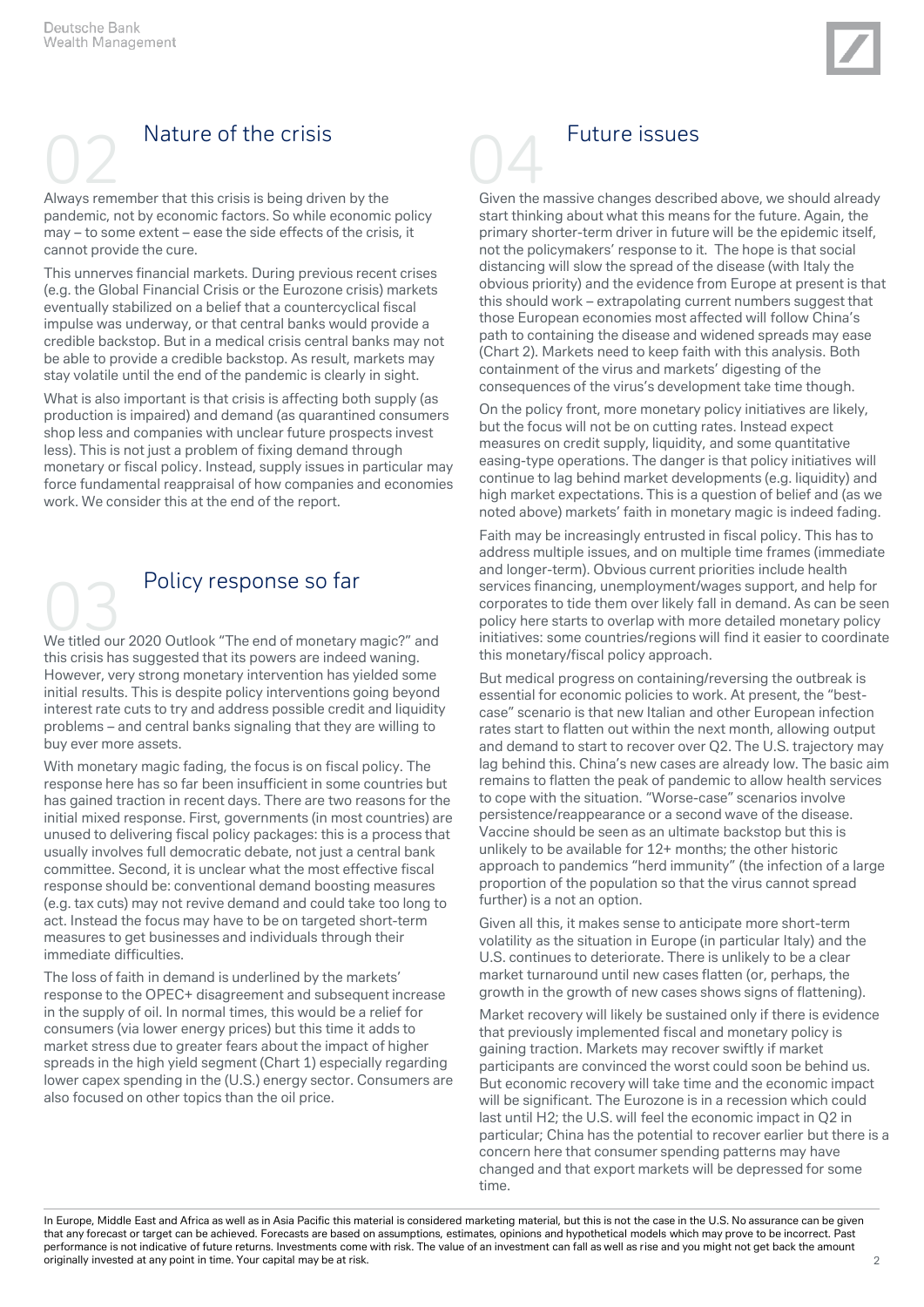

There will be a painful process of readjustment on many fronts. A deep recession (the length/extent of which will be determined by the duration of intensive social distancing measures) is weighing on risky assets and an additional problem is that company earnings expectations are lagging the reality – another reason why valuations should be treated with caution. Markets will take time to assess the economic damage and what it means, but will also welcome any brightening in the recovery outlook. The risk for investors who try to time the market perfectly is that they miss the point of trend reversal – which is why we think a disciplined and sequential approach is crucial.

# Economic and investment outlook

The outlook may be best considered in three time frames:

#### 1. Short term: a partial recovery

When the number of infections is decreasing and virus containment measures fade, an economic recovery is likely. Production of physical goods can recover, but the bulk of consumption foregone over the shutdown period (particularly of services) will be lost – and developed economies are more consumption-driven than many others e.g. China. Hence recovery in the developed markets could take some time. Economic weakness may last into H2 2020. Markets could remain volatile as long as uncertainty persists (Chart 3 illustrates recent volatility) but when they start anticipating a better economic environment, their readjustment process could be rapid. In order to mitigate timing risks a sequential, structured investment approach seems prudent. At present, the best way to increase risky assets in a portfolio is likely to be via equities, as they have not the same liquidity issues as other assets.

This will be not a short dip but a very severe recession. The unprecedented measures implemented to contain the virus have resulted in a sharp drop in consumption due to social distancing and closure of shops and restaurants, in addition to industrial production as factories are shut down. A pure Vshaped recovery is unlikely, but so is an L-shaped (i.e. very flat) recovery given massive fiscal and monetary boost and potential containment of the virus. Once people can start to consume again GDP is likely to rise, but the effects of the crisis could be difficult to digest. What we are likely to see is a strong upturn followed by a weaker economic development thereafter – the vertical mirror of a mathematical root symbol  $(\n\cdot)$  – in other words, a fast initial recovery, but not full previous output, followed by rather flat or slow growth thereafter.

#### 2. Medium term: role reassessment

Monetary policy is expected to remain loose. Debt levels will be higher as the numerator (debt) rises and the denominator (GDP) is lower. The role of governments will increase due, for example, to the nationalization of companies. Companies will question their business models.

#### 3. Long term: structural shifts and stresses

Structural change: there could be changes to how we all work, at all levels. Increased digitalization of work, will be accompanied by reconsideration of structural issues such as repatriation of production, questioning of global supply chains and globalization in general. All will be under review.

The bill will need to be paid: so financial repression will continue. As a result, we could see a world of "helicopter money", where central banks further finance governments to stimulate growth (nominal or real) over the medium to long term. (See our "Peak debt" special report published last year.) Debt moratoriums may not be ruled out.

Geopolitical shifts: China's influence globally may rise. The East Asian region is likely to recover faster than others. There will be challenges for the Eurozone, short and long-term. One problem is that some countries with the highest debt levels also, by coincidence, have the higher infection rates. In the long term, there may be the need for an internally-created European Marshall plan.

In summary, the world ahead could be a very different place. But the established rules of investment will still prevail. Follow a predefined strategy and stay disciplined in uncertain times. The likelihood of a "lower yields for longer" environment will add to the longer-term case for equities, once we can see a way through current volatility.

In Europe, Middle East and Africa as well as in Asia Pacific this material is considered marketing material, but this is not the case in the U.S. No assurance can be given that any forecast or target can be achieved. Forecasts are based on assumptions, estimates, opinions and hypothetical models which may prove to be incorrect. Past performance is not indicative of future returns. Investments come with risk. The value of an investment can fall as well as rise and you might not get back the amount originally invested at any point in time. Your capital may be at risk.  $\sim$  3 and 2008 at 2008 at 2008 at 2008 at 2008 at 2008 at 2008 at 2008 at 2008 at 2008 at 2008 at 2008 at 2008 at 2008 at 2008 at 2008 at 2008 at 2008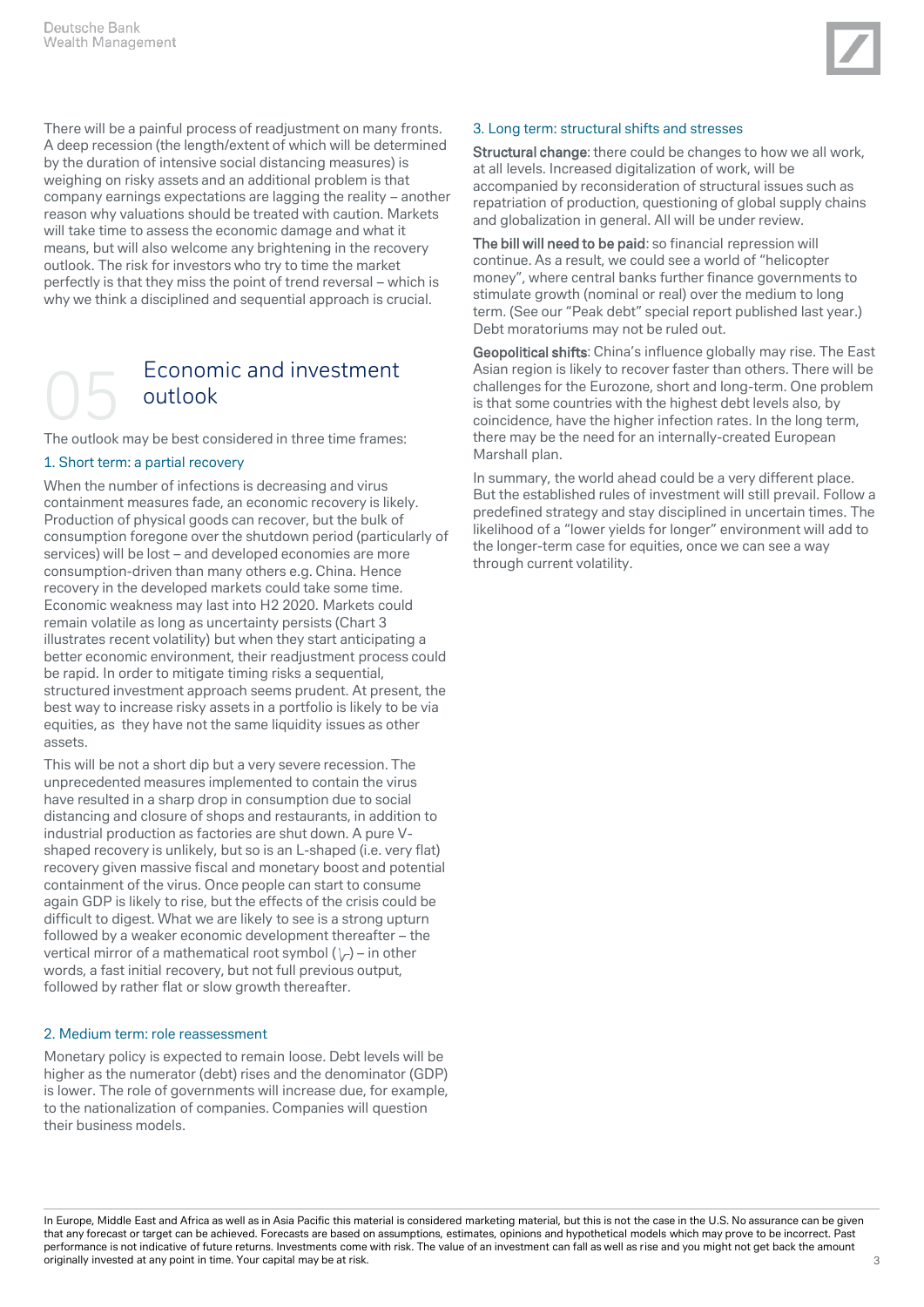





Source: Datastream, Deutsche Bank Wealth Management; Data as of March 19, 2020.





of March 19, 2020.

Source: Bloomberg, Deutsche Bank Wealth Management, DB Global Markets; Data as of March 18, 2020.

In Europe, Middle East and Africa as well as in Asia Pacific this material is considered marketing material, but this is not the case in the U.S. No assurance can be given that any forecast or target can be achieved. Forecasts are based on assumptions, estimates, opinions and hypothetical models which may prove to be incorrect. Past performance is not indicative of future returns. Investments come with risk. The value of an investment can fall as well as rise and you might not get back the amount originally invested at any point in time. Your capital may be at risk.  $\frac{4}{3}$  and  $\frac{4}{3}$  and  $\frac{4}{3}$  and  $\frac{4}{3}$  and  $\frac{4}{3}$  and  $\frac{4}{3}$  and  $\frac{4}{3}$  and  $\frac{4}{3}$  and  $\frac{4}{3}$  and  $\frac{4}{3}$  and  $\frac{4}{3}$  a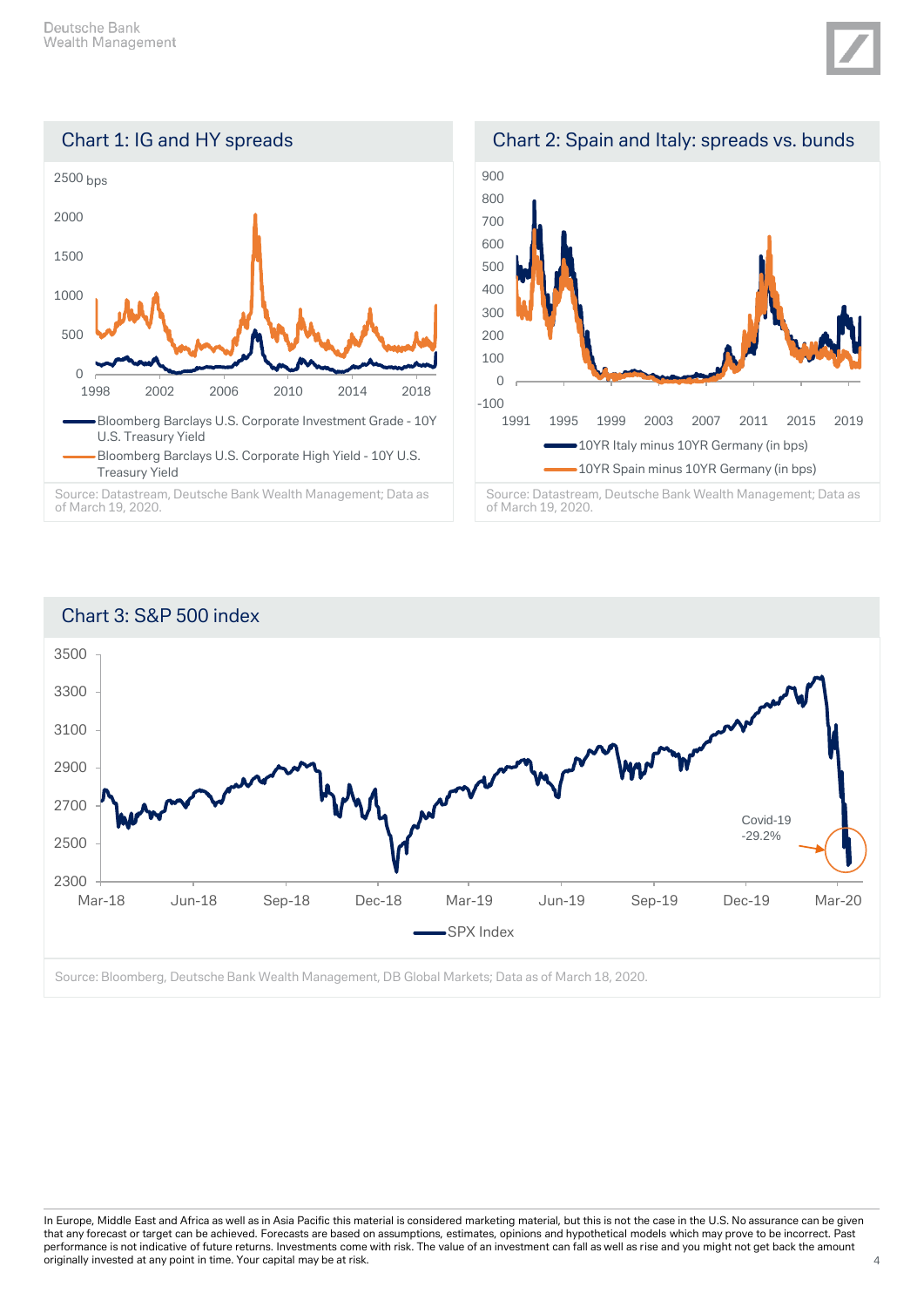

## **Glossary**

BTP (in full, Buonidel Tesoro Poliannuali) are Italian government bonds.

Bunds are longer-term bonds issued by the German government.

The DAX is a blue-chip stock-market index consisting of the 30 major German companies trading on the Frankfurt Stock Exchange; other DAX indices include a wider range of firms.

EUR is the currency code for the euro, the currency of the Eurozone.

The European Central Bank (ECB) is the central bank for the Eurozone.

The EuroStoxx50 Index tracks the performance of blue-chip stocks in the Eurozone and includes the super-sector leaders in terms of market capitalization.

The Eurozone is formed of 19 European Union member states that have adopted the euro as their common currency and sole legal tender.

The Federal Reserve (Fed) is the central bank of the United States. Its Federal Open Market Committee (FOMC) meets to determine interest rate policy.

The G7comprises Canada, France, Germany, Italy, Japan, the United Kingdom and the United States.

High yield (HY) bonds are higher-yielding bonds with a lower credit rating than investment-grade corporate bonds, Treasury bonds and municipal bonds.

The global financial crisis (GFC) is the financial crisis that started in 2007/2008 and lead to a recession in many major economies, originating from an asset bubble in the U.S. mortgage market.

Gross domestic product (GDP) is the monetary value of all the finished goods and services produced within a country's borders in a specific time period.

An investment grade (IG) rating by a rating agency such as Standard & Poor's indicates that a bond is seen as having a relatively low risk of default.

JPY is the currency code for the Japanese yen, the Japanese currency.

The Organization of the Petroleum Exporting Countries (OPEC) is an international organization with the mandate to "coordinate and unify the petroleum policies" of its 12 members. The so-called "OPEC+" brings in Russia and other producers.

Quantitative easing (QE) is an unconventional monetary policy tool, in which a central bank conducts a broad-based asset purchases.

The Relative Strength Index (RSI) is a technical indicator that considers the speed and size of market price movements.

The S&P 500 Index includes 500 leading U.S. companies capturing approximately 80% coverage of available U.S. market capitalization.

The StoxxEurope 600 includes 600 companies across 18 European Union countries.

Treasuries are bonds issued by the U.S. government.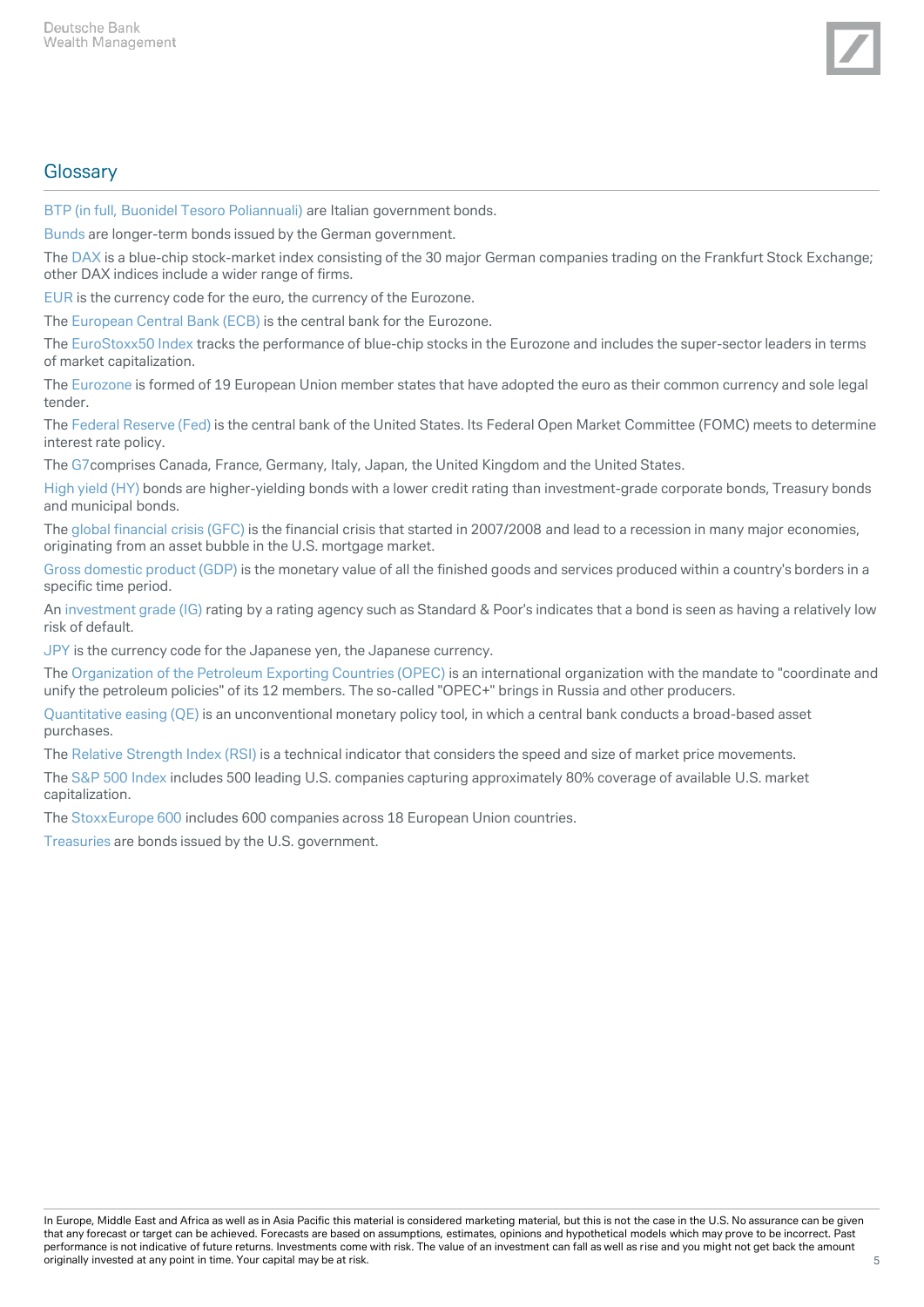#### General

This document may not be distributed in Canada or Japan. This document is intended for retail or professional clients only. This document is being circulated in good faith by Deutsche Bank AG, its branches (as permitted in any relevant jurisdiction), affiliated companies and its officers and employees (collectively, "Deutsche Bank").

This material is for your information only and is not intended as an offer, or recommendation or solicitation of an offer to buy or sell any investment, security, financial instrument or other specific product, to conclude a transaction, or to provide any investment service or investment advice, or to provide any research, investment research or investment recommendation, in any jurisdiction. All materials in this communication are meant to be reviewed in their entirety.

If a court of competent jurisdiction deems any provision of this disclaimer unenforceable, the remaining provisions will remain in full force and effect. This document has been prepared as a general market commentary without consideration of the investment needs, objectives or financial circumstances of any investor. Investments are subject to generic market risks which derive from the instrument or are specific to the instrument or attached to the particular issuer. Should such risks materialise, investors may incur losses, including (without limitation) a total loss of the invested capital. The value of investments can fall as well as rise and you may not recover the amount originally invested at any point in time. This document does not identify all the risks (direct or indirect) or other considerations which may be material to an investor when making an investment decision. This document and all information included herein are provided "as is", "as available" and no representation or warranty of any kind, express, implied or statutory, is made by Deutsche Bank regarding any statement or information contained herein or in conjunction with this document. All opinions, market prices, estimates, forward looking statements, hypothetical statements, forecast returns or other opinions leading to financial conclusions contained herein reflect Deutsche Bank's subjective judgment on the date of this report. Without limitation, Deutsche Bank does not warrant the accuracy, adequacy, completeness, reliability, timeliness or availability of this communication or any information in this document and expressly disclaims liability for errors or omissions herein. Forward looking statements involve significant elements of subjective judgments and analyses and changes thereto and/or consideration of different or additional factors could have a material impact on the results indicated. Therefore, actual results may vary, perhaps materially, from the results contained herein.

Deutsche Bank does not assume any obligation to either update the information contained in this document or inform investors about available updated information. The information contained in this document is subject to change without notice and based on a number of assumptions which may not prove valid, and may be different from conclusions expressed by other departments within Deutsche Bank. Although the information contained in this document has been diligently compiled by Deutsche Bank and derived from sources that Deutsche Bank considers trustworthy and reliable, Deutsche Bank does not guarantee or cannot make any guarantee about the completeness, fairness, or accuracy of the information and it should not be relied upon as such. This document may provide, for your convenience, references to websites and other external sources. Deutsche Bank takes no responsibility for their content and their content does not form any part of this document. Accessing such external sources is at your own risk. Before making an investment decision, investors need to consider, with or without the assistance of an investment adviser, whether any investments and strategies described or provided by Deutsche Bank, are appropriate, in light of their particular investment needs, objectives, financial circumstances and instrument specifics. When making an investment decision, potential investors should not rely on this document but only on what is contained in the final offering documents relating to the investment. As a global financial services provider, Deutsche Bank from time to time faces actual and potential conflicts of interest. Deutsche Bank's policy is to take all appropriate steps to maintain and operate effective organisational and administrative arrangements to identify and manage such conflicts. Senior management within Deutsche Bank are responsible for ensuring that Deutsche Bank's systems, controls and procedures are adequate to identify and manage conflicts of interest. Deutsche Bank does not give tax or legal advice, including in this document and nothing in this document should be interpreted as Deutsche Bank providing any person with any investment advice. Investors should seek advice from their own tax experts, lawyers and investment advisers in considering investments and strategies described by Deutsche Bank. Unless notified to the contrary in a particular case, investment instruments are not insured by any governmental entity, not subject to deposit protection schemes and not guaranteed, including by Deutsche Bank. This document may not be reproduced or circulated without Deutsche Bank's express written authorisation. Deutsche Bank expressly prohibits the distribution and transfer of this material to third parties. Deutsche Bank accepts no liability whatsoever arising from the use or distribution of this material or for any action taken or decision made in respect of investments mentioned in this document the investor may have entered into or may enter in future. The manner of circulation and distribution of this document may be restricted by law or regulation in certain countries, including, without limitation, the United States. This document is not directed to, or intended for distribution to or use by, any person or entity who is a citizen or resident of or located in any locality, state, country or other jurisdiction, where such distribution, publication, availability or use would be contrary to law or regulation or which would subject Deutsche Bank to any registration or licensing requirement within such jurisdiction not currently met. Persons into whose possession this document may come are required to inform themselves of, and to observe, such restrictions. Past performance is no guarantee of future results; nothing contained herein shall constitute any representation, warranty or prediction as to future performance. Further information is available upon investor's request.

#### Kingdom of Bahrain

For Residents of the Kingdom of Bahrain: This document does not constitute an offer for sale of, or participation in, securities, derivatives or funds marketed in Bahrain within the meaning of Bahrain Monetary Agency Regulations. All applications for investment should be received and any allotments should be made, in each case from outside of Bahrain. This document has been prepared for private information purposes of intended investors only who will be institutions. No invitation shall be made to the public in the Kingdom of Bahrain and this document will not be issued, passed to, or made available to the public generally. The Central Bank (CBB) has not reviewed, nor has it approved, this document or the marketing of such securities, derivatives or funds in the Kingdom of Bahrain. Accordingly, the securities, derivatives or funds may not be offered or sold in Bahrain or to residents thereof except as permitted by Bahrain law. The CBB is not responsible for performance of the securities, derivatives or funds.

#### State of Kuwait

This document has been sent to you at your own request. This presentation is not for general circulation to the public in Kuwait. The Interests have not been licensed for offering in Kuwait by the Kuwait Capital Markets Authority or any other relevant Kuwaiti government agency. The offering of

In Europe, Middle East and Africa as well as in Asia Pacific this material is considered marketing material, but this is not the case in the U.S. No assurance can be given that any forecast or target can be achieved. Forecasts are based on assumptions, estimates, opinions and hypothetical models which may prove to be incorrect. Past performance is not indicative of future returns. Investments come with risk. The value of an investment can fall as well as rise and you might not get back the amount originally invested at any point in time. Your capital may be at risk.  $6\,$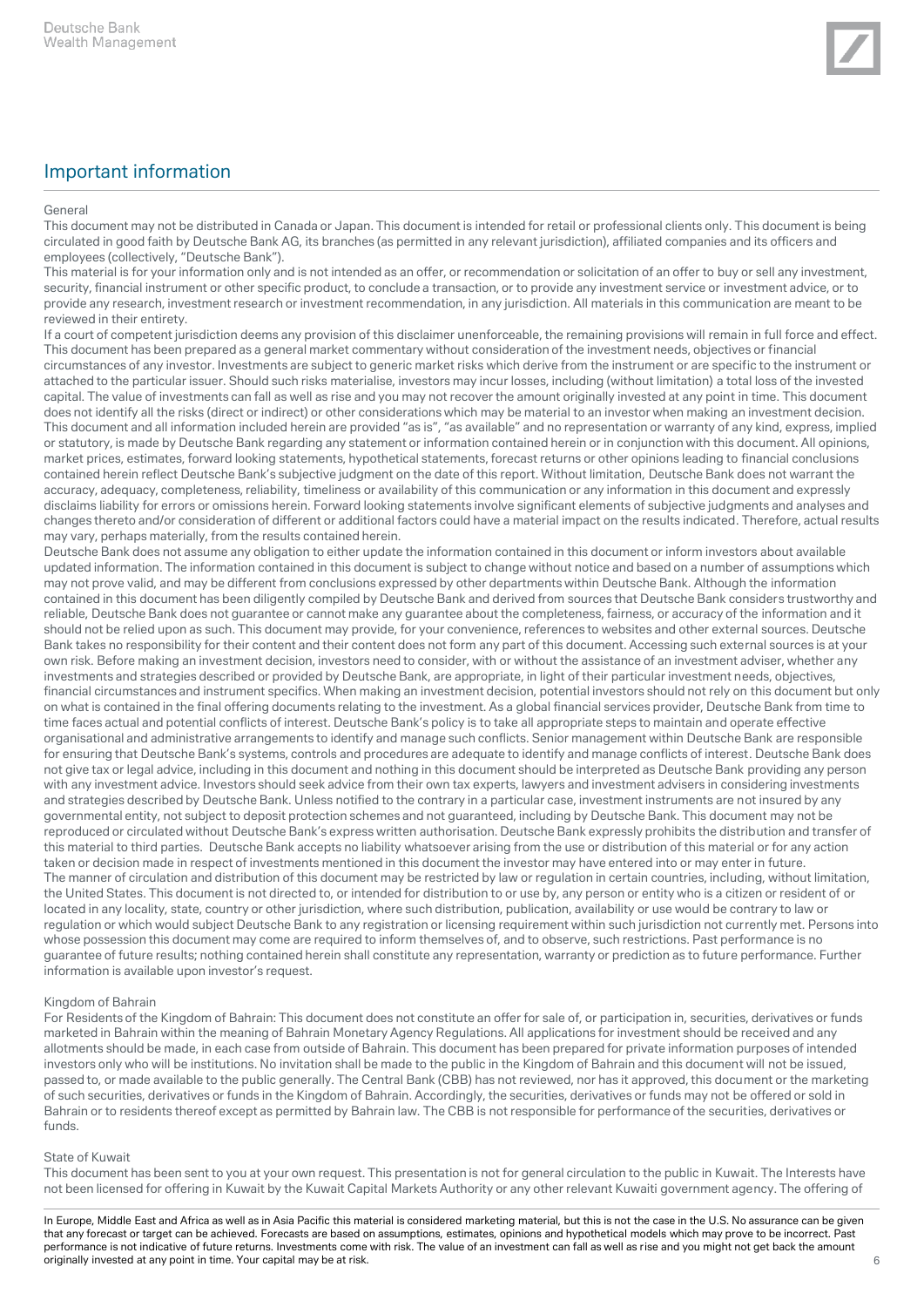

the Interests in Kuwait on the basis a private placement or public offering is, therefore, restricted in accordance with Decree Law No. 31 of 1990 and the implementing regulations thereto (as amended) and Law No. 7 of 2010 and the bylaws thereto (as amended). No private or public offering of the Interests is being made in Kuwait, and no agreement relating to the sale of the Interests will be concluded in Kuwait. No marketing or solicitation or inducement activities are being used to offer or market the Interests in Kuwait.

#### United Arab Emirates

Deutsche Bank AG in the Dubai International Financial Centre (registered no. 00045) is regulated by the Dubai Financial Services Authority. Deutsche Bank AG -DIFC Branch may only undertake the financial services activities that fall within the scope of its existing DFSA license. Principal place of business in the DIFC: Dubai International Financial Centre, The Gate Village, Building 5, PO Box 504902, Dubai, U.A.E. This information has been distributed by Deutsche Bank AG. Related financial products or services are only available to Professional Clients, as defined by the Dubai Financial Services Authority.

#### State of Qatar

Deutsche Bank AG in the Qatar Financial Centre (registered no. 00032) is regulated by the Qatar Financial Centre Regulatory Authority. Deutsche Bank AG -QFC Branch may only undertake the financial services activities that fall within the scope of its existing QFCRA license. Principal place of business in the QFC: Qatar Financial Centre, Tower, West Bay, Level 5, PO Box 14928, Doha, Qatar. This information has been distributed by Deutsche Bank AG. Related financial products or services are only available to Business Customers, as defined by the Qatar Financial Centre Regulatory Authority.

#### Kingdom of Belgium

This document has been distributed in Belgium by Deutsche Bank AG acting though its Brussels Branch. Deutsche Bank AG is a stock corporation ("Aktiengesellschaft") incorporated under the laws of the Federal Republic of Germany and licensed to carry on banking business and to provide financial services subject to the supervision and control of the European Central Bank ("ECB") and the German Federal Financial Supervisory Authority ("Bundesanstalt für Finanzdienstleistungsaufsicht" or "BaFin").Deutsche Bank AG, Brussels Branch has its registered address at Marnixlaan 13-15, B-1000 Brussels, registered at the RPM Brussels, under the number VAT BE 0418.371.094. Further details are available on request or can be found at www.deutschebank.be.

#### Kingdom of Saudi Arabia

Deutsche Securities Saudi Arabia Company (registered no. 07073-37) is regulated by the Capital Market Authority. Deutsche Securities Saudi Arabia may only undertake the financial services activities that fall within the scope of its existing CMA license. Principal place of business in Saudi Arabia: King Fahad Road, Al Olaya District, P.O. Box 301809, Faisaliah Tower, 17th Floor, 11372 Riyadh, Saudi Arabia.

#### United Kingdom

In the United Kingdom ("UK"), this publication is considered a financial promotion and is approved by DB UK Bank Limited on behalf of all entities trading as Deutsche Bank Wealth Management in the UK. Deutsche Bank Wealth Management is a trading name of DB UK Bank Limited. Registered in England & Wales (No. 00315841). Registered Office: 23 Great Winchester Street, London EC2P 2AX. DB UK Bank Limited is authorised and regulated by the Financial Conduct Authority and its Financial Services Registration Number is 140848. Deutsche Bank reserves the right to distribute this publication through any of its UK subsidiaries, and in any such case, this publication is considered a financial promotion and is approved by such subsidiary where it is authorised by the appropriate UK regulator (if such subsidiary is not so authorised, then this publication is approved by another UK member of the Deutsche Bank Wealth Management group that has the requisite authorisation to provide such approval).

#### Hong Kong

This document and its contents are provided for information only. Nothing in this document is intended to be an offer of any investment or a solicitation or recommendation to buy or to sell an investment and should not be interpreted or construed as an offer, solicitation or recommendation. To the extent that this document makes reference to any specific investment opportunity, its contents have not been reviewed. The contents of this document have not been reviewed by any regulatory authority in Hong Kong. You are advised to exercise caution in relation to the investments contained herein. If you are in any doubt about any of the contents of this document, you should obtain independent professional advice. This document has not been approved by the Securities and Futures Commission in Hong Kong nor has a copy of this document been registered by the Registrar of Companies in Hong Kong and, accordingly, (a) the investments (except for investments which are a "structured product", as defined in the Securities and Futures Ordinance (Cap. 571 of the Laws of Hong Kong) (the "SFO")) may not be offered or sold in Hong Kong by means of this document or any other document other than to "professional investors" within the meaning of the SFO and any rules made thereunder, or in other circumstances which do not result in the document being a "prospectus" as defined in the Companies (Winding Up and Miscellaneous Provisions) Ordinance (Cap. 32 of the Laws of Hong Kong) ("CO") or which do not constitute an offer to the public within the meaning of the CO and (b) no person shall issue or possess for the purposes of issue, whether in Hong Kong or elsewhere, any advertisement, invitation or document relating to the investments which is directed at, or the contents of which are likely to be accessed or read by, the public in Hong Kong (except if permitted to do so under the securities laws of Hong Kong) other than with respect to the investments which are or are intended to be disposed of only to persons outside Hong Kong or only to "professional investors" within the meaning of the SFO and any rules made thereunder.

#### Singapore

The contents of this document have not been reviewed by the Monetary Authority of Singapore ("MAS"). The investments mentioned herein are not allowed to be made to the public or any members of the public in Singapore other than (i) to an institutional investor under Section 274 or 304 of the Securities and Futures Act (Cap 289) ("SFA"), as the case may be (as any such Section of the SFA may be amended, supplemented and/or replaced from time to time), (ii) to a relevant person (which includes an Accredited Investor) pursuant to Section 275 or 305 and in accordance with other

In Europe, Middle East and Africa as well as in Asia Pacific this material is considered marketing material, but this is not the case in the U.S. No assurance can be given that any forecast or target can be achieved. Forecasts are based on assumptions, estimates, opinions and hypothetical models which may prove to be incorrect. Past performance is not indicative of future returns. Investments come with risk. The value of an investment can fall as well as rise and you might not get back the amount originally invested at any point in time. Your capital may be at risk. The contract of the contract of the contract of the contract of the contract of the contract of the contract of the contract of the contract of the con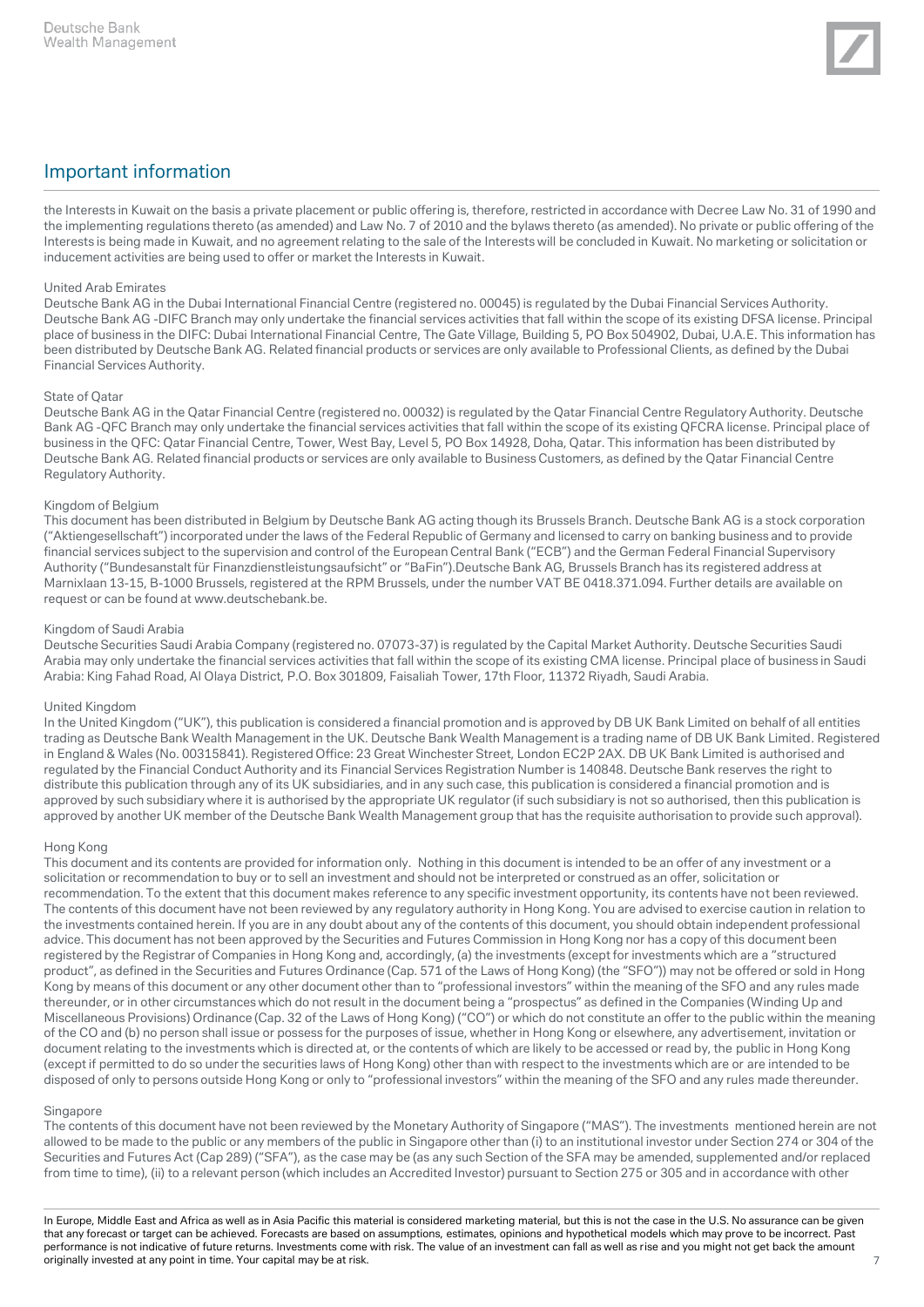

conditions specified in Section 275 or 305 respectively of the SFA, as the case may be (as any such Section of the SFA may be amended, supplemented and/or replaced from time to time), (iii) to an institutional investor, an accredited investor, expert investor or overseas investor (each as defined under the Financial Advisers Regulations) ("FAR") (as any such definition may be amended, supplemented and/or replaced from time to time) or (iv) otherwise pursuant to, and in accordance with the conditions of, any other applicable provision of the SFA or the FAR (as the same may be amended, supplemented and/or replaced from time to time).

#### United States

In the United States, brokerage services are offered through Deutsche Bank Securities Inc., a broker-dealer and registered investment adviser, which conducts securities activities in the United States. Deutsche Bank Securities Inc. is a member of FINRA, NYSE and SIPC. Banking and lending services are offered through Deutsche Bank Trust Company Americas, member FDIC, and other members of the Deutsche Bank Group. In respect of the United States, see earlier statements made in this document. Deutsche Bank makes no representations or warranties that the information contained herein is appropriate or available for use in countries outside of the United States, or that services discussed in this document are available or appropriate for sale or use in all jurisdictions, or by all counterparties. Unless registered, licensed as otherwise may be permissible in accordance with applicable law, none of Deutsche Bank or its affiliates is offering any services in the United States or that are designed to attract US persons (as such term is defined under Regulation S of the United States Securities Act of 1933, as amended).This United States-specific disclaimer will be governed by and construed in accordance with the laws of the State of Delaware, without regard to any conflicts of law provisions that would mandate the application of the law of another jurisdiction.

#### Germany

This document has been created by Deutsche Bank Wealth Management, acting through Deutsche Bank AG and has neither been presented to nor approved by the German Federal Financial Supervisory Authority (Bundesanstalt für Finanzdienstleistungsaufsicht). For certain of the investments referred to in this document, prospectuses have been approved by competent authorities and published. Investors are required to base their investment decision on such approved prospectuses including possible supplements. Further, this document does not constitute financial analysis within the meaning of the German Securities Trading Act (Wertpapierhandelsgesetz) and, thus, does not have to comply with the statutory requirements for financial analysis. Deutsche Bank AG is a stock corporation ("Aktiengesellschaft") incorporated under the laws of the Federal Republic of Germany with principal office in Frankfurt am Main. It is registered with the district court ("Amtsgericht") in Frankfurt am Main under No HRB 30 000 and licensed to carry on banking business and to provide financial services. Supervisory authorities: The European Central Bank ("ECB"), Sonnemannstrasse 22, 60314 Frankfurt am Main, Germany and the German Federal Financial Supervisory Authority ("Bundesanstalt für Finanzdienstleistungsaufsicht" or "BaFin"), Graurheindorfer Strasse 108, 53117 Bonn and Marie-Curie-Strasse 24-28, 60439 Frankfurt am Main, Germany.

#### India

The investments mentioned in this document are not being offered to the Indian public for sale or subscription. This document is not registered and/or approved by the Securities and Exchange Board of India, the Reserve Bank of India or any other governmental/ regulatory authority in India. This document is not and should not be deemed to be a "prospectus" as defined under the provisions of the Companies Act, 2013 (18 of 2013) and the same shall not be filed with any regulatory authority in India. Pursuant to the Foreign Exchange Management Act, 1999 and the regulations issued there under, any investor resident in India may be required to obtain prior special permission of the Reserve Bank of India before making investments outside of India including any investments mentioned in this document.

#### Italy

This report is distributed in Italy by Deutsche Bank S.p.A., a bank incorporated and registered under Italian law subject to the supervision and control of Banca d'Italia and CONSOB. Luxembourg This report is distributed in Luxembourg by Deutsche Bank Luxembourg S.A., a bank incorporated and registered under Luxembourg law subject to the supervision and control of the Commission de Surveillance du Secteur Financier. Spain Deutsche Bank, Sociedad Anónima Española is a credit institution regulated by the Bank of Spain and the CNMV, and registered in their respective Official Registries under the Code 019. Deutsche Bank, Sociedad Anónima Española may only undertake the financial services and banking activities that fall within the scope of its existing license. The principal place of business in Spain is located in Paseo de la Castellana number 18, 28046 - Madrid. This information has been distributed by Deutsche Bank, Sociedad Anónima Española.

#### Portugal

Deutsche Bank AG, Portugal Branch is a credit institution regulated by the Bank of Portugal and the Portuguese Securities Commission ("CMVM"), registered with numbers 43 and 349, respectively and with commercial registry number 980459079. Deutsche Bank AG, Portugal Branch may only undertake the financial services and banking activities that fall within the scope of its existing license. The registered address is Rua Castilho, 20, 1250-069 Lisbon, Portugal. This information has been distributed by Deutsche Bank AG, Portugal Branch.

#### Austria

This document is distributed by Deutsche Bank AG Vienna Branch, registered in the commercial register of the Vienna Commercial Court under number FN 140266z. Deutsche Bank AG is a public company incorporated under German law and authorized to conduct banking business and provide financial services. It is supervised by the European Central Bank (ECB), Sonnemannstraße 22, 60314 Frankfurt am Main, Germany and by the Federal Financial Supervisory Authority (BaFin), Graurheindorfer Straße 108, 53117 Bonn, Germany and Marie-Curie-Strasse 24-28, 60439 Frankfurt am Main, Germany. The Vienna branch is also supervised by the Austrian Financial Market Authority (FMA), Otto-Wagner Platz 5, 1090 Vienna. This document has neither been submitted to nor approved by the aforementioned supervisory authorities. Prospectuses may have been published for certain of the investments mentioned in this document. In such a case, investment decisions should be made solely on the basis of the published prospectuses, including any annexes. Only these documents are binding. This document constitutes marketing material for informational and promotional purposes only and is not the result of any financial analysis or research.

In Europe, Middle East and Africa as well as in Asia Pacific this material is considered marketing material, but this is not the case in the U.S. No assurance can be given that any forecast or target can be achieved. Forecasts are based on assumptions, estimates, opinions and hypothetical models which may prove to be incorrect. Past performance is not indicative of future returns. Investments come with risk. The value of an investment can fall as well as rise and you might not get back the amount originally invested at any point in time. Your capital may be at risk. 8